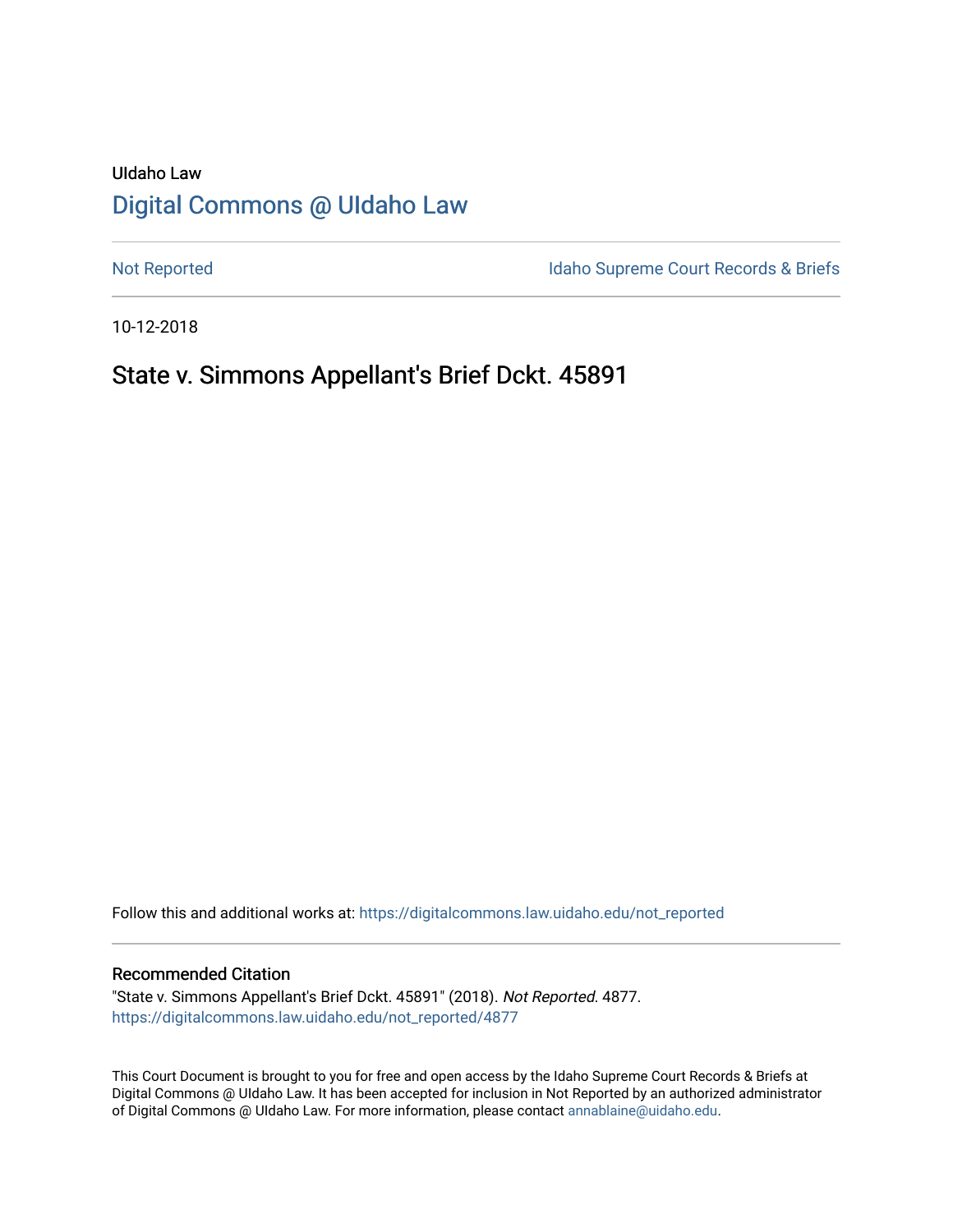Electronically Filed 10/12/2018 11:29 AM Idaho Supreme Court Karel Lehrman, Clerk of the Court By: Melanie Gagnepain, Deputy Clerk

### **IN THE SUPREME COURT OF THE STATE OF IDAHO**

**STATE OF IDAHO, )**

**Plaintiff-Respondent, )**

**v. )**

**TERRI LEE SIMMONS, ) APPELLANT'S BRIEF**

**Defendant-Appellant. )**

**) NO. 45891**

**) ADA COUNTY NO. CR01-17-16292**

### **BRIEF OF APPELLANT** \_\_\_\_\_\_\_\_\_\_\_\_\_\_\_\_\_\_\_\_\_\_\_\_

\_\_\_\_\_\_\_\_\_\_\_\_\_\_\_\_\_\_\_\_\_\_\_\_

**)**

**)**

**)**

### **APPEAL FROM THE DISTRICT COURT OF THE FOURTH JUDICIAL DISTRICT OF THE STATE OF IDAHO, IN AND FOR THE COUNTY OF ADA**

\_\_\_\_\_\_\_\_\_\_\_\_\_\_\_\_\_\_\_\_\_\_\_\_

**HONORABLE NANCY A. BASKIN District Judge**

\_\_\_\_\_\_\_\_\_\_\_\_\_\_\_\_\_\_\_\_\_\_\_\_

**ERIC D. FREDERICKSEN KENNETH K. JORGENSEN State Appellate Public Defender Deputy Attorney General I.S.B. #6555 Criminal Law Division**

**BRIAN R. DICKSON Boise, Idaho 83720-0010 Deputy State Appellate Public Defender (208) 334-4534 I.S.B. #8701 322 E. Front Street, Suite 570 Boise, Idaho 83702 Phone: (208) 334-2712 Fax: (208) 334-2985 E-mail: documents@sapd.state.id.us**

**ATTORNEYS FOR ATTORNEY FOR DEFENDANT-APPELLANT PLAINTIFF-RESPONDENT**

**P.O. Box 83720**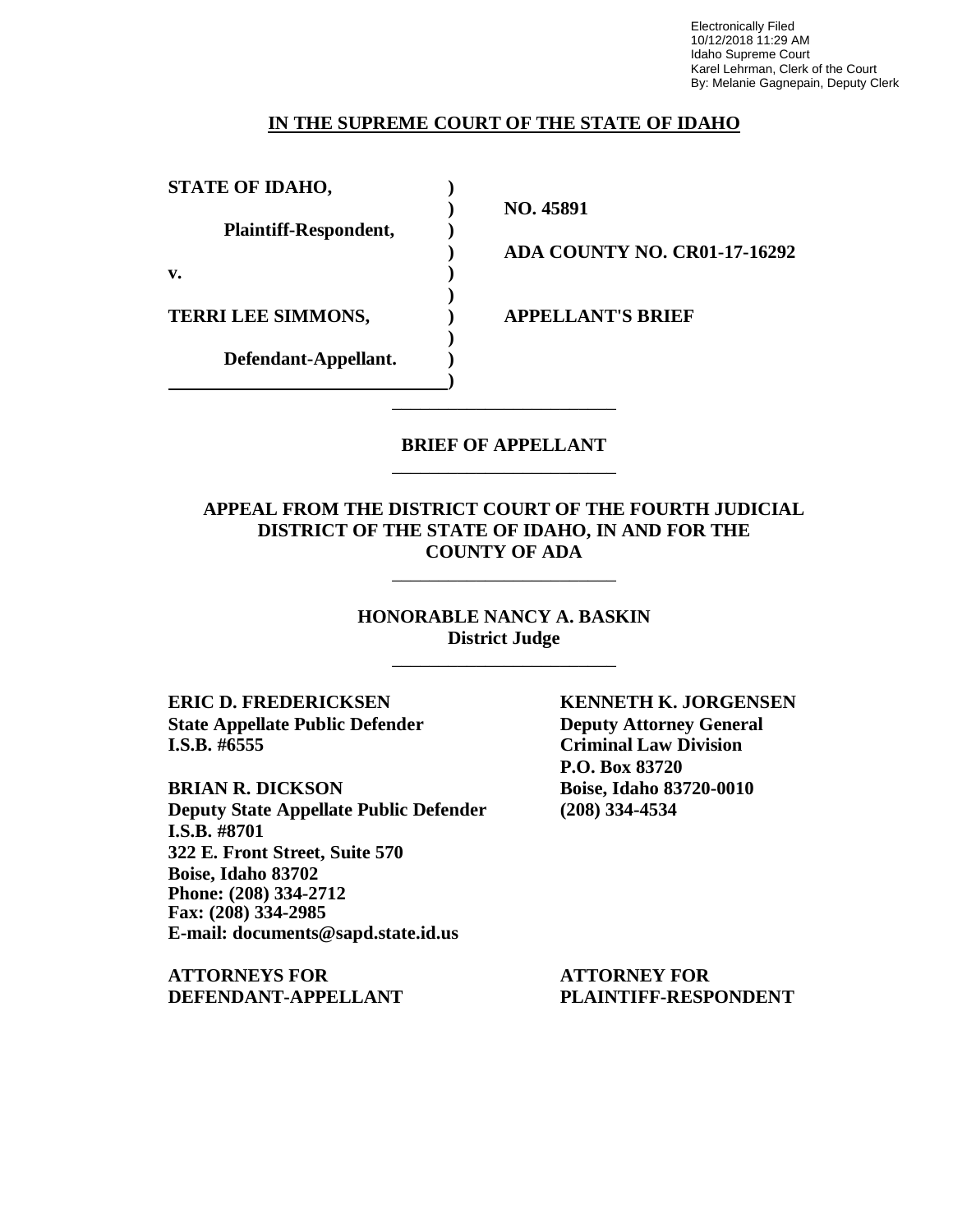# **TABLE OF CONTENTS**

## PAGE

| Statement of the Facts and                                                                                                                                                                                                                                                                                                     |
|--------------------------------------------------------------------------------------------------------------------------------------------------------------------------------------------------------------------------------------------------------------------------------------------------------------------------------|
|                                                                                                                                                                                                                                                                                                                                |
|                                                                                                                                                                                                                                                                                                                                |
| The District Court Erred When It Denied Ms. Simmons' Motion To Suppress<br>The Evidence Found As A Result Of The Initial Warrantless Search Of Her                                                                                                                                                                             |
|                                                                                                                                                                                                                                                                                                                                |
| B. Society Recognizes A Reasonable Expectation Of Privacy In The Closed<br>Containers Which A Homeless Person Possesses And In Which She<br>Stores Personal Possessions, And The State Has Failed To Prove<br>That The Initial Warrantless Search Of Ms. Simmons' Closed<br>Containers Fell Under One Of The Exceptions To The |
|                                                                                                                                                                                                                                                                                                                                |
| 1. The Fourth Amendment's protections apply to the closed containers                                                                                                                                                                                                                                                           |
| 2. Ms. Simmons had standing to challenge the initial warrantless search                                                                                                                                                                                                                                                        |
| 3.<br>The State failed to prove the initial warrantless search of the closed<br>containers fell within the "abandoned property" exception to the                                                                                                                                                                               |
|                                                                                                                                                                                                                                                                                                                                |
|                                                                                                                                                                                                                                                                                                                                |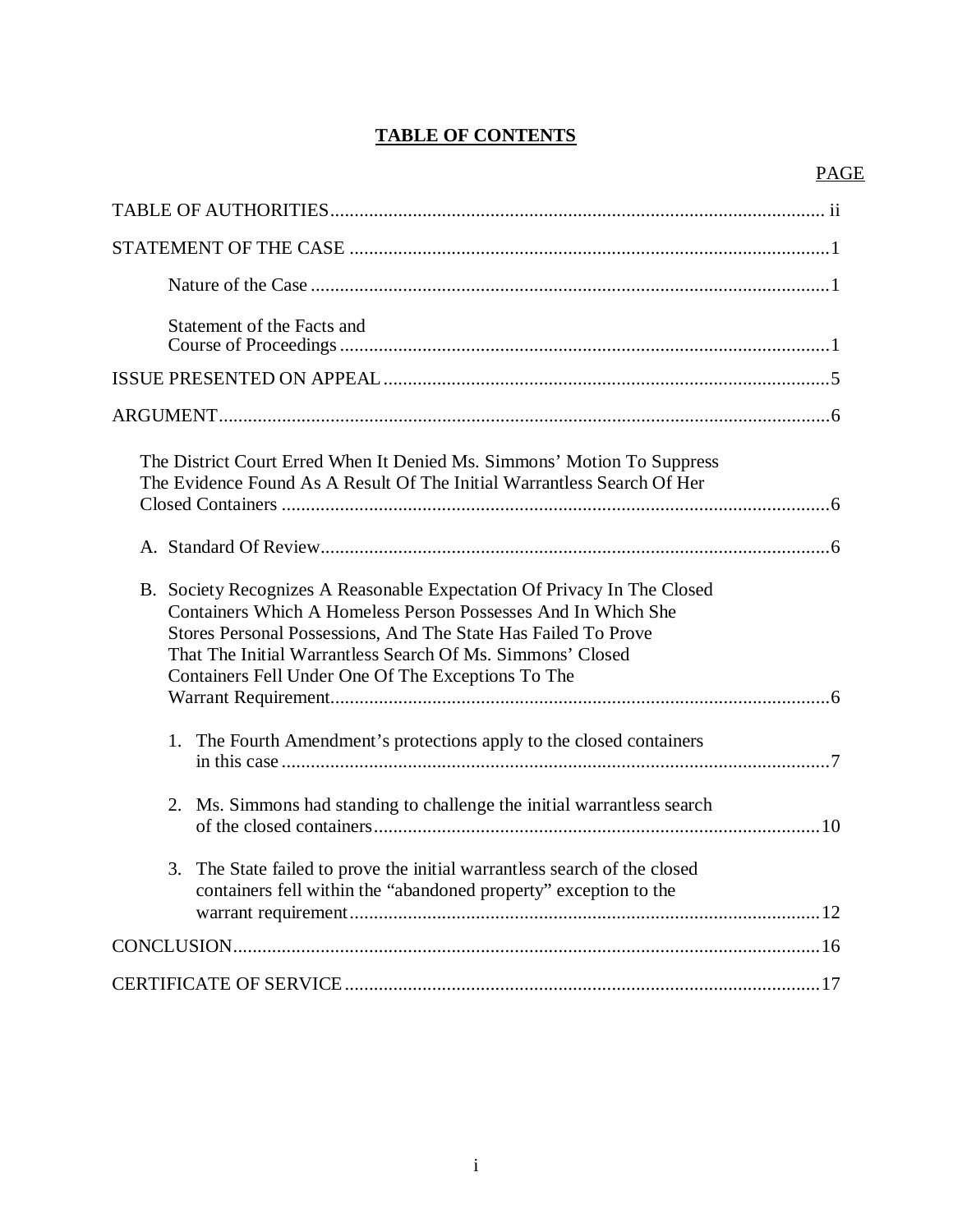# **TABLE OF AUTHORITIES**

## **Cases**

| Lavan v. City of Los Angeles (Lavan I), 797 F.Supp.2d 1005 (C.D. Cal. 2011)  8, 13, 14 |
|----------------------------------------------------------------------------------------|
|                                                                                        |
|                                                                                        |
|                                                                                        |
|                                                                                        |
|                                                                                        |
|                                                                                        |
|                                                                                        |
|                                                                                        |
|                                                                                        |
|                                                                                        |
|                                                                                        |
|                                                                                        |
|                                                                                        |
|                                                                                        |
|                                                                                        |
|                                                                                        |
|                                                                                        |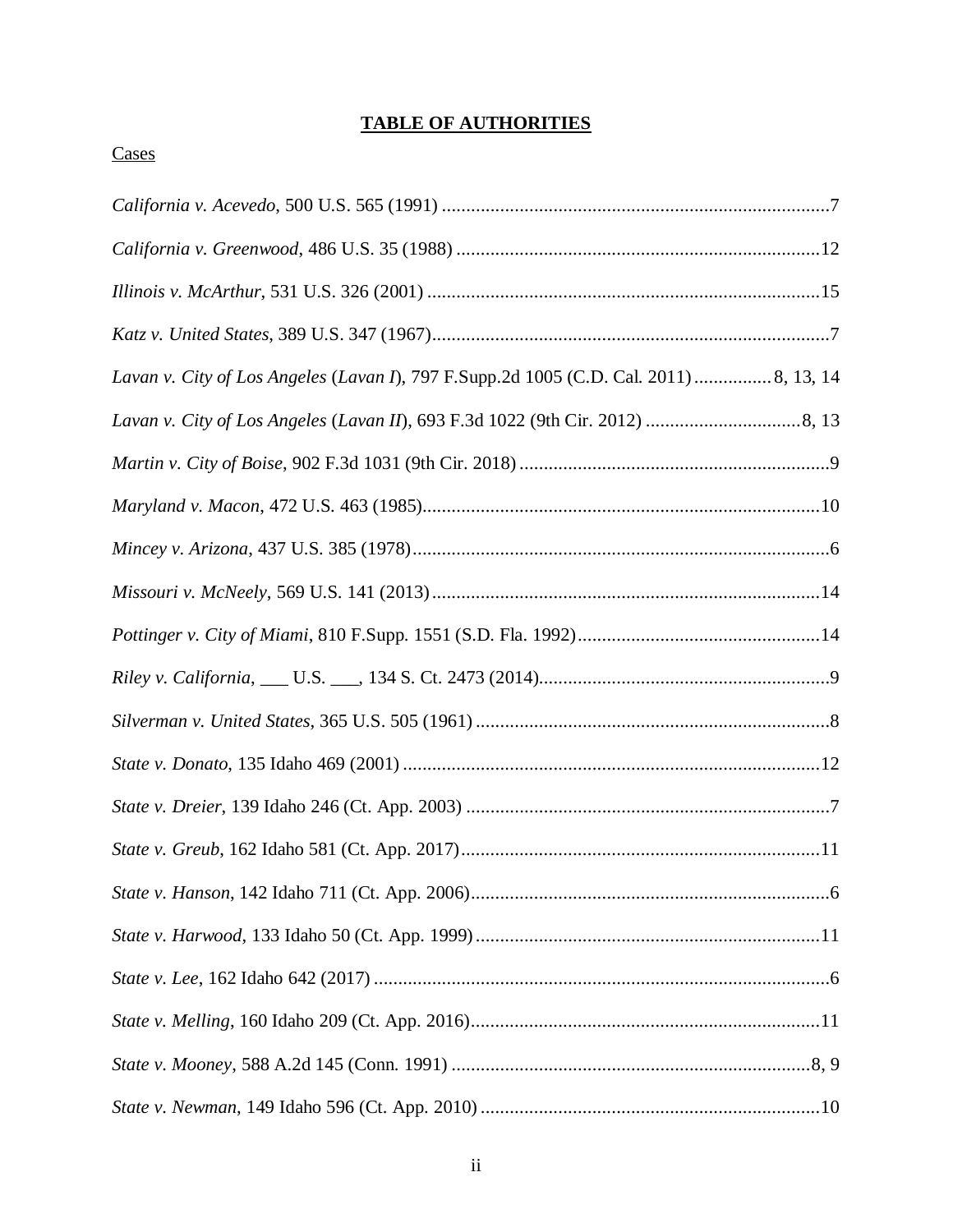| <b>Statutes</b> |
|-----------------|
|                 |

# **Constitutional Provisions**

| U.S. CONST. amend IV |  |
|----------------------|--|
|----------------------|--|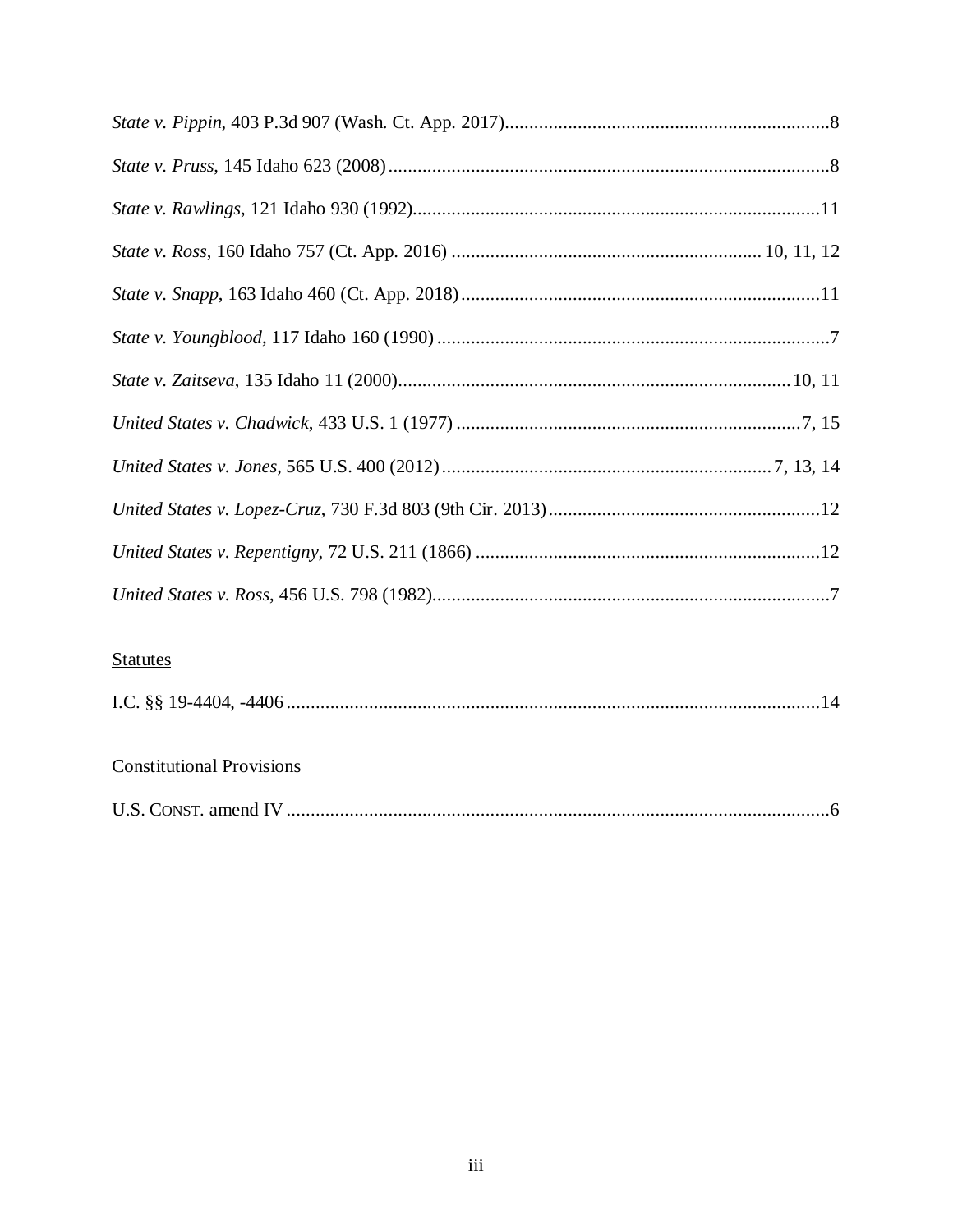#### STATEMENT OF THE CASE

#### Nature of the Case

Terri Simmons contends the district court erred by denying her motion to suppress the evidence the officer found when he warrantlessly searched the closed containers in which she, being homeless at the time, stored her personal belongings. She had had left those containers neatly stacked beside the cat carrier in which she had also left her cat while she went into a nearby business. Because that initial search of those closed containers was illegal, she asserts that, under recent Court of Appeals precedent, her subsequent denial of ownership of those containers does not deprive her of "standing" to challenge the initial warrantless search of those containers. As such, this Court should reverse the district court's order denying her motion to suppress all the fruits of the initial warrantless search of the closed containers.

#### Statement of the Facts and Course of Proceedings

Ms. Simmons was unlawfully evicted from her home and had nowhere to go. (*See* Tr., p.86, L.18 - p.87, L.10 (Ms. Simmons explaining at the sentencing hearing that she was close to resolving this issue and getting her Section 8 housing opportunity back).) During that time, she carried all her possessions in a backpack and few small containers, and she carried her cat in a pet carrier. (Tr., p.17, Ls.1-2, p.19, Ls.15-17.) She stayed for a time, with permission, next to a dumpster behind a car wash. (Tr., p.16, Ls.18-23; *see* R., p.121 (the district court noting that an employee of the car wash confirmed Ms. Simmons had permission to be there).)

On the day in question, she stacked her closed containers and some books neatly next to her cat in its carrier and left it all next to the dumpster while she went to a nearby dollar store in order to charge her phone. (*See* Prelim. Tr., p.5, Ls.3-7 (the officer explaining how the containers were stacked); p.11, Ls.4-10 (the officer explaining he had picked the items up off the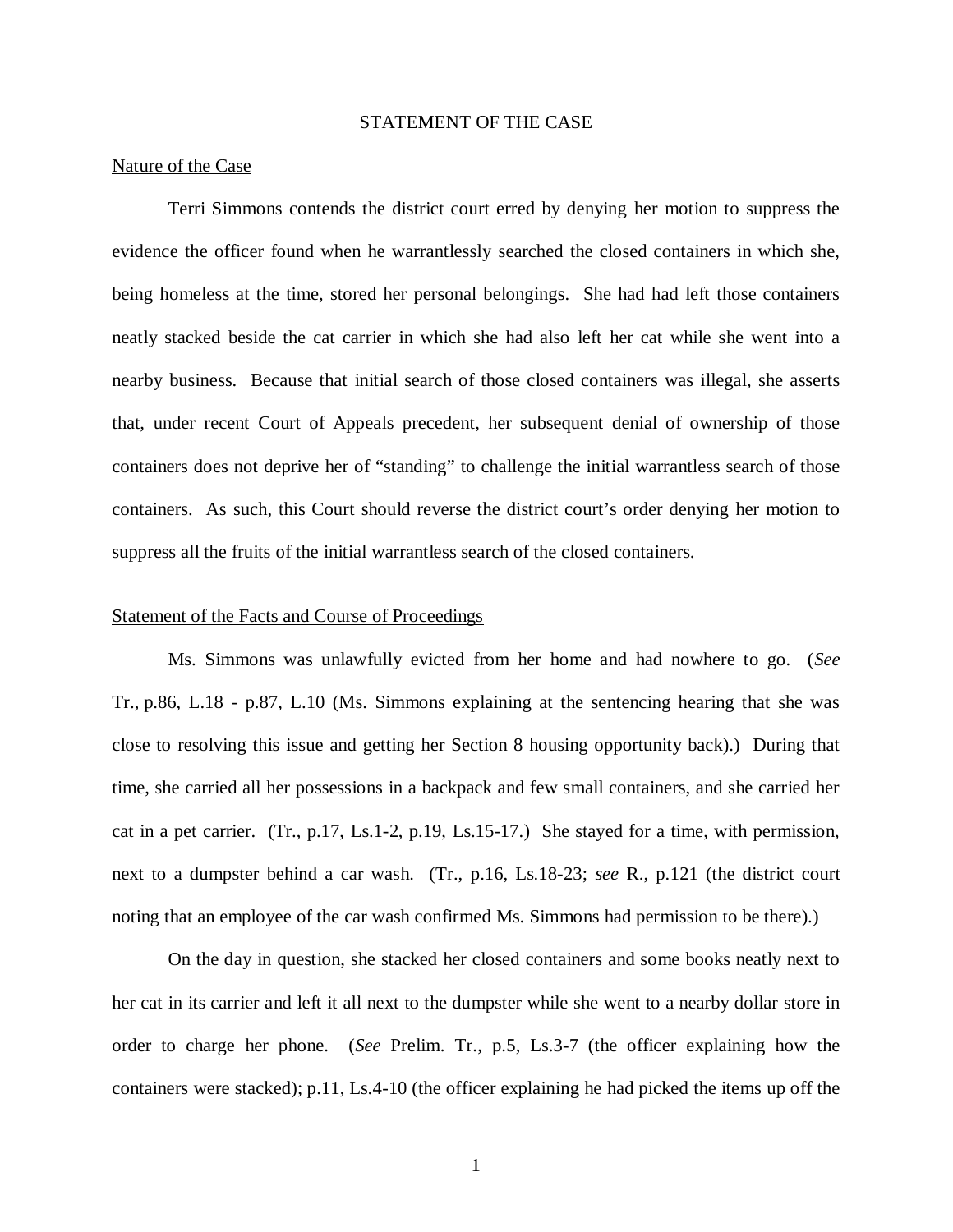ground to search them); Tr., p.20, Ls.13-17 (Ms. Simmons testifying about going to the nearby store).) Around the same time, an employee from the car wash called police, and the officer testified the report was essentially that "there was somebody that had been staying behind the [car wash] next to the dumpster. And what I think was the most concerning was that some property was left behind. Specifically there was a box that had a picture of a gun on it, and I think the staff was concerned about that."<sup>[1](#page-6-0)</sup> (Prelim. Tr., p.4, Ls.10-15.)<sup>[2](#page-6-1)</sup> The officer testified that the reporting employee did not give any impression as to exactly how long Ms. Simmons had been staying there, just that "it was strained." (Prelim. Tr., p.9, Ls.2-6.)

The officer went to the car wash and saw the neatly-stacked containers as well as the cat in its carrier. (Prelim. Tr., p.4, L.23 - p.5, L.7.) Nevertheless, the officer decided to warrantlessly search the closed containers. (Prelim. Tr., p.4, L.19 ("when I opened the box . . ."). The officer testified that one of the containers (the Tupperware container) had personal effects inside, such as photographs of Ms. Simmons' family. (Prelim. Tr., p.10, Ls.10-11.) However, the officer testified he found a substance he recognized as methamphetamine as well as some syringes and other paraphernalia in the box with the picture of the BB gun on it. (Prelim. Tr., p.5, L.19 - p.6, L.7.)

<span id="page-6-0"></span><sup>&</sup>lt;sup>1</sup> The officer described the picture on the box as showing depicting a BB gun like an "AR-15." (Prelim. Tr., p.9, L.16.) However, the video from the officer's body camera clearly shows the picture, and it was of a pistol, not a rifle. (State's Exhibit 1,  $\sim$ 10:08.) The prosecutor also described it as depicting a BB gun. (Tr., p.70, L.9.)

<span id="page-6-1"></span> $2^2$  Ms. Simmons' attorney submitted the transcript of the preliminary hearing as an exhibit at the hearing on her subsequent motion to suppress, and the district court indicated it had reviewed that transcript. (Tr., p.8, Ls.2-4, p.9, Ls.3-5.)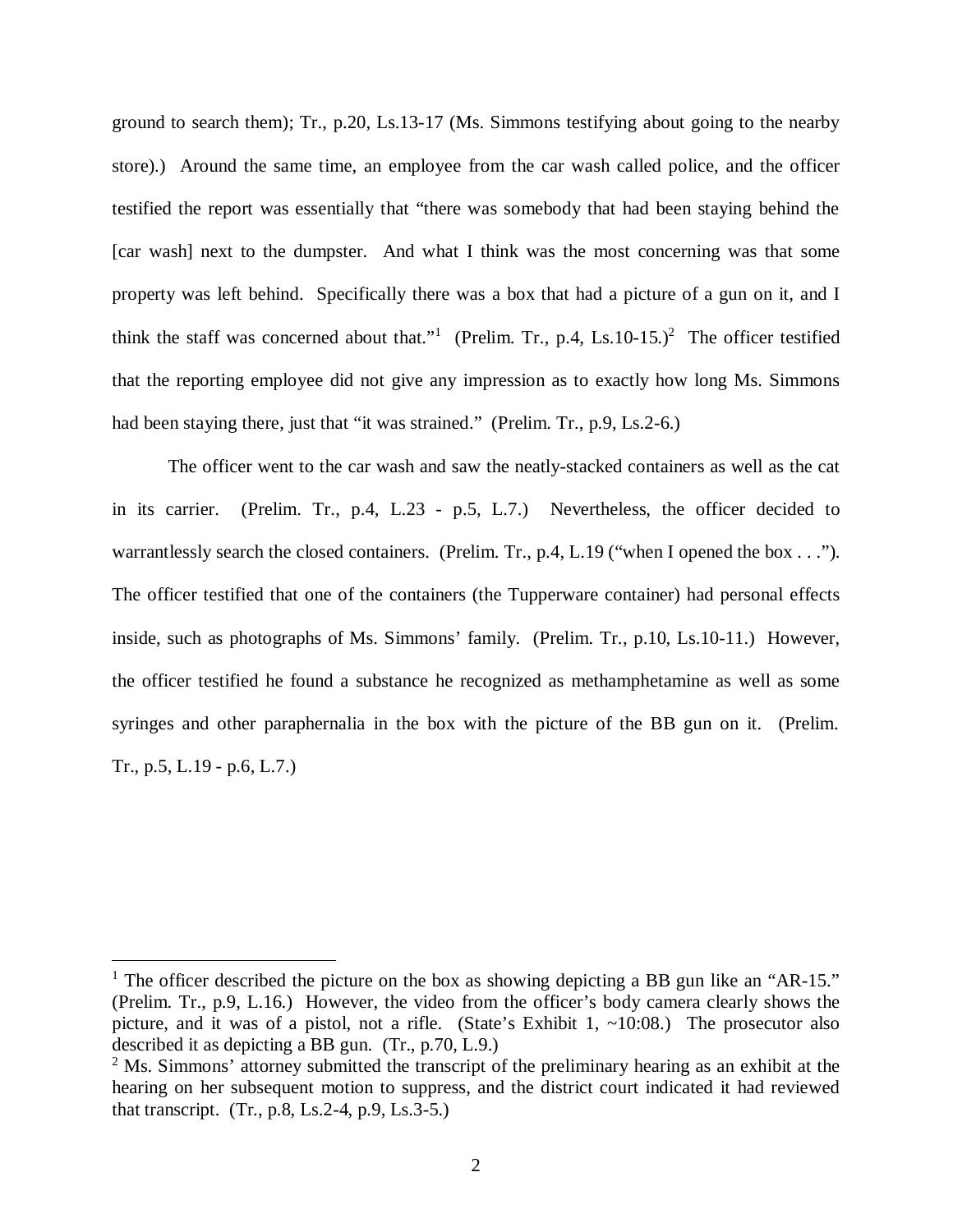While the officer was searching the containers, Ms. Simmons came back from the store. (*See* Prelim. Tr., p.11, Ls.12-25.) She told the officer that was her property.<sup>[3](#page-7-0)</sup> (Prelim. Tr., p.11, L.22 - p.12, L.3.) However, when the officer subsequently told her there were drugs and drug paraphernalia in one of the boxes, Ms. Simmons told him that box was not hers. (Prelim. Tr., p.12, Ls.4-10.) The State ultimately charged her with possession of methamphetamine, possession of paraphernalia, and possession of marijuana.<sup>[4](#page-7-1)</sup> (R., pp.28-29.)

Ms. Simmons filed a motion to suppress, arguing, *inter alia*, that the officer had unlawfully searched the closed containers and all the fruits of that unlawful search should be suppressed. (R., pp.67-76.) The State objected, asserting that Ms. Simmons did not have standing to challenge the search of the closed containers because she had subsequently denied ownership of them. (R., pp.83-88.) The State attached the video from the officer's body camera as an exhibit. (R., p.89; *see* Tr., p.11, Ls.1-4 (the district court noting it had reviewed the video).) At the hearing on that motion, the State elected not to present any other evidence. (Tr., p.26, Ls.14-16.)

The district court found Ms. Simmons had displayed a subjective expectation of privacy in her property left near the dumpster.  $(R., p.125.)^5$  $(R., p.125.)^5$  $(R., p.125.)^5$  However, it concluded that expectation was

<span id="page-7-0"></span> $3$  A second officer arrived on scene while the first officer was asking Ms. Simmons about the containers after ordering her to stop, put her bag down, sit on a nearby raised curb, and keep her hands out of her pockets. (*See* State's Exhibit 1.)

<span id="page-7-1"></span><sup>&</sup>lt;sup>4</sup> The officer's report indicates that he also found a substance he recognized as marijuana in the Tupperware container, and he can be heard on the video asserting that fact to Ms. Simmons. (Presentence Investigation Report (*hereinafter*, PSI), p.40; State's Exhibit 1, ~12:55.) However, he did not actually testify about the marijuana during the preliminary hearing and he did not testify at all at the hearing on the motion to suppress. (*See generally* Tr.; Prelim. Tr.)

<span id="page-7-2"></span><sup>&</sup>lt;sup>5</sup> While the district court issued a ruling from the bench, it reserved the right to prepare a substitute written decision if it determined it was necessary to do so in order to adequately explain its reasoning. (Tr., p.41, Ls.15-20.) The district court decided such a clarification was ultimately necessary. (R., p.120.) Therefore, Ms. Simmons' argument will address the written order as reflecting the district court's final analysis of the issues in this case.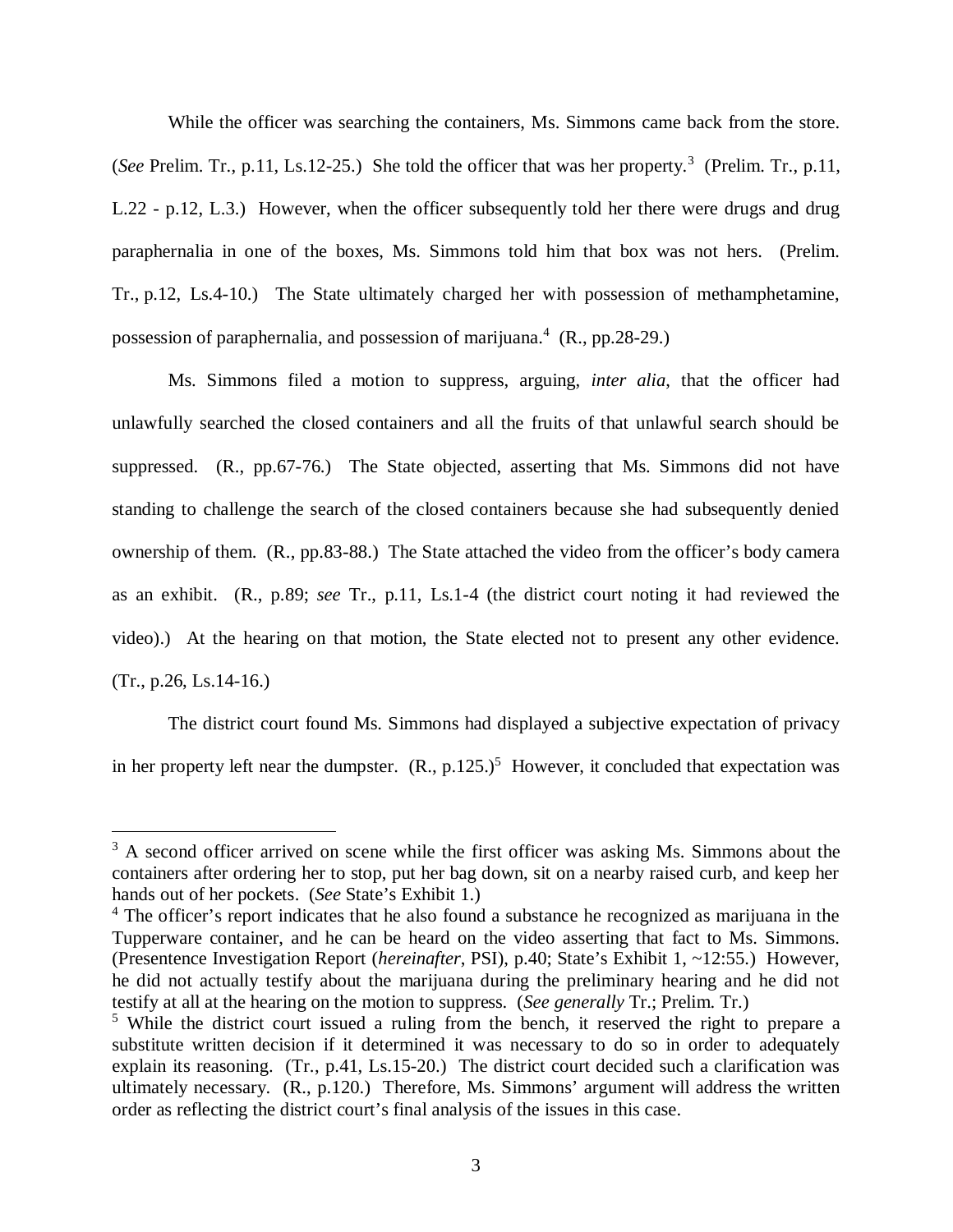not objectively reasonable for several reasons. First, it found that Ms. Simmons did not have standing to challenge the initial warrantless search of the closed containers because she had subsequently denied ownership of them. (R., p.126.) Second, it concluded that, because the containers themselves had been left in the open near the dumpster, they had been abandoned, like trash set out for collection. (R., p.125.) Third, it found that, because one box had a picture of a gun on it, there were "unique community safety issues that weigh against finding that [Ms. Simmons] had a reasonable expectation of privacy in the items," since, despite the fact that this occurred on a Saturday, the alleyway was close to a nearby school. (R., p.126.)

Ms. Simmons subsequently entered a conditional guilty plea to the charge of possessing methamphetamine, reserving her right to challenge the district court's decision on her motion to suppress. (*See* Tr., p.60, Ls.11-16.) In exchange, the State dismissed the charges for possession of marijuana and drug paraphernalia. (*See* Tr., p.61, Ls.3-5.) The district court imposed a unified sentence of five years, with two years fixed, which it suspended for a five-year term of probation. (R., p.140.) Ms. Simmons filed a notice of appeal timely from the judgment of conviction. (R., pp.139, 149.)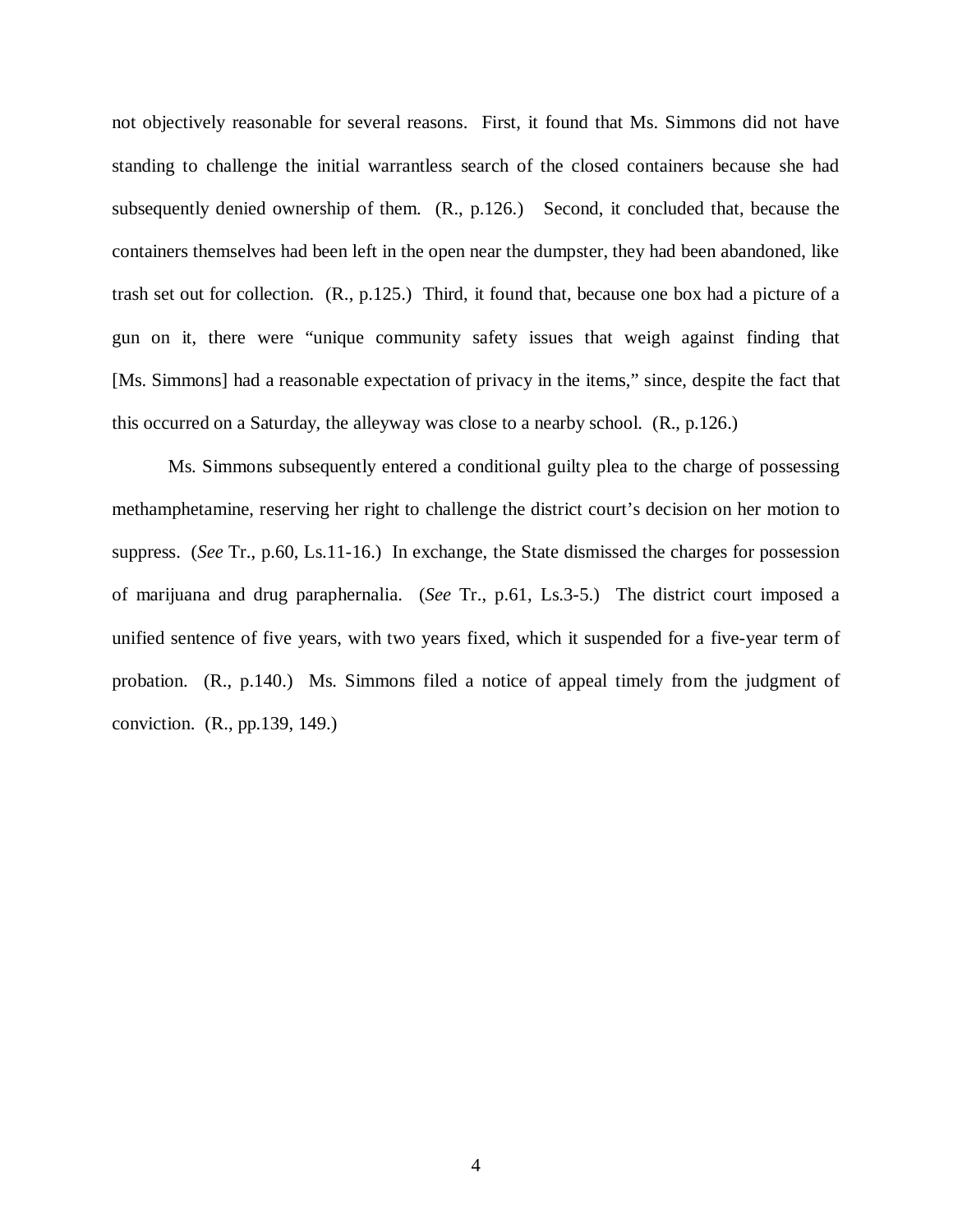# ISSUE

Whether the district court erred when it denied Ms. Simmons' motion to suppress the evidence found as a result of the initial warrantless search of her closed containers.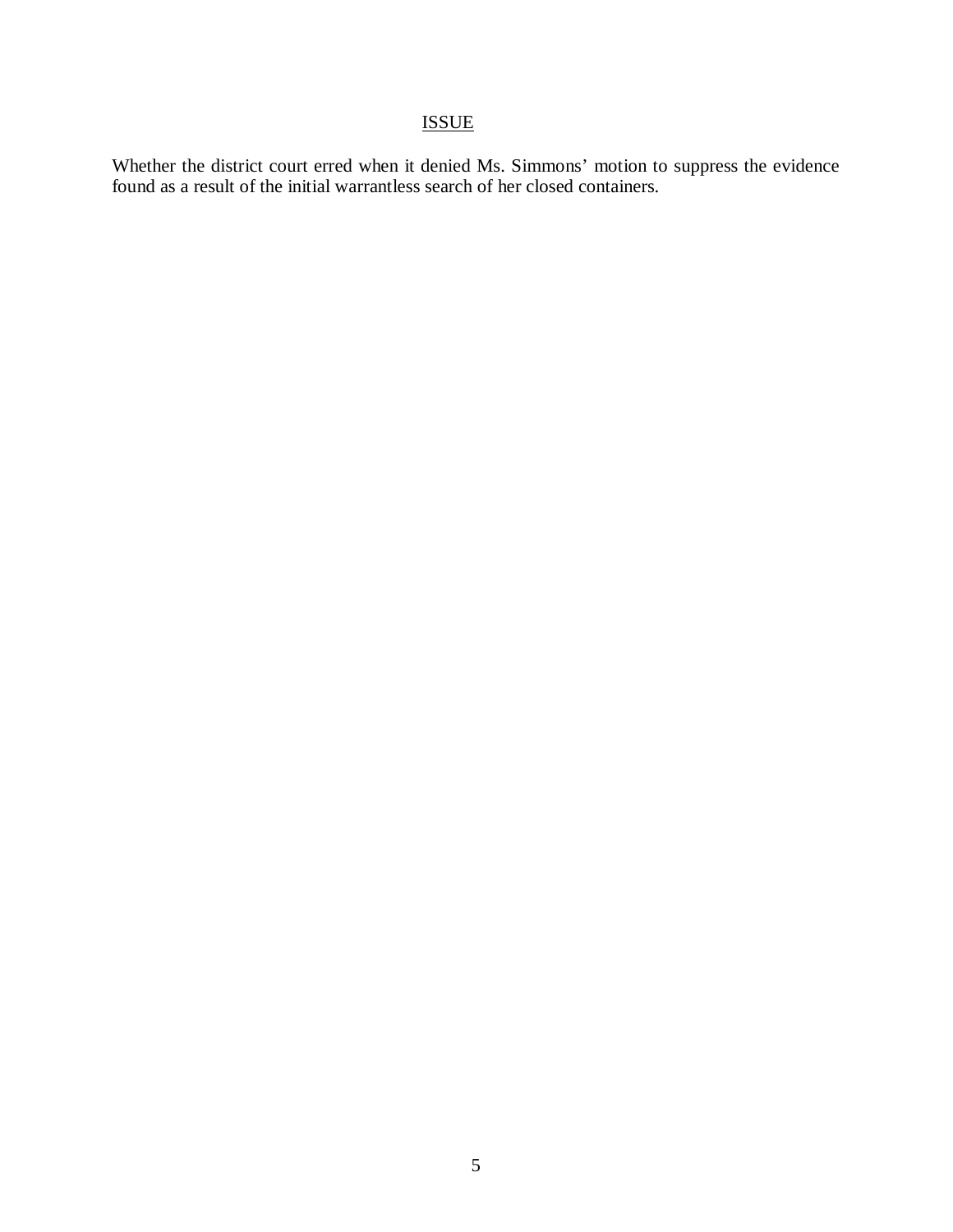#### ARGUMENT

### The District Court Erred When It Denied Ms. Simmons' Motion To Suppress The Evidence Found As A Result Of The Initial Warrantless Search Of Her Closed Containers

#### A. Standard Of Review

When reviewing the district court's decision to deny a motion to suppress evidence, the Court applies a bifurcated standard of review. *State v. Lee*, 162 Idaho 642, 646-47 (2017). Specifically, the Court accepts the district court's findings of fact if they are not clearly erroneous, but it freely reviews the application of constitutional principles to those facts. *Id*.

B. Society Recognizes A Reasonable Expectation Of Privacy In The Closed Containers Which A Homeless Person Possesses And In Which She Stores Personal Possessions, And The State Has Failed To Prove That The Initial Warrantless Search Of Ms. Simmons' Closed Containers Fell Under One Of The Exceptions To The Warrant Requirement

The Fourth Amendment to the United States Constitution provides: "The right of the people to be secure in their persons, houses, papers, and effects, against unreasonable searches and seizures, shall not be violated. . . ." U.S. CONST. amend IV. Warrantless searches are, therefore, *per se* unreasonable. *Mincey v. Arizona*, 437 U.S. 385, 390 (1978). That means, a warrantless search is presumed to violate the Fourth Amendment unless the State demonstrates that one of the exceptional, well-established, and well-delineated exceptions to this requirement is applicable to the facts. *Id*. at 390-91. However, the defendant needs to also demonstrate she has "standing" to challenge the search, in that she has to show she had a privacy interest in the property searched, such that she is entitled to suppression of the resulting evidence. *State v. Hanson*, 142 Idaho 711, 716 n.2 (Ct. App. 2006).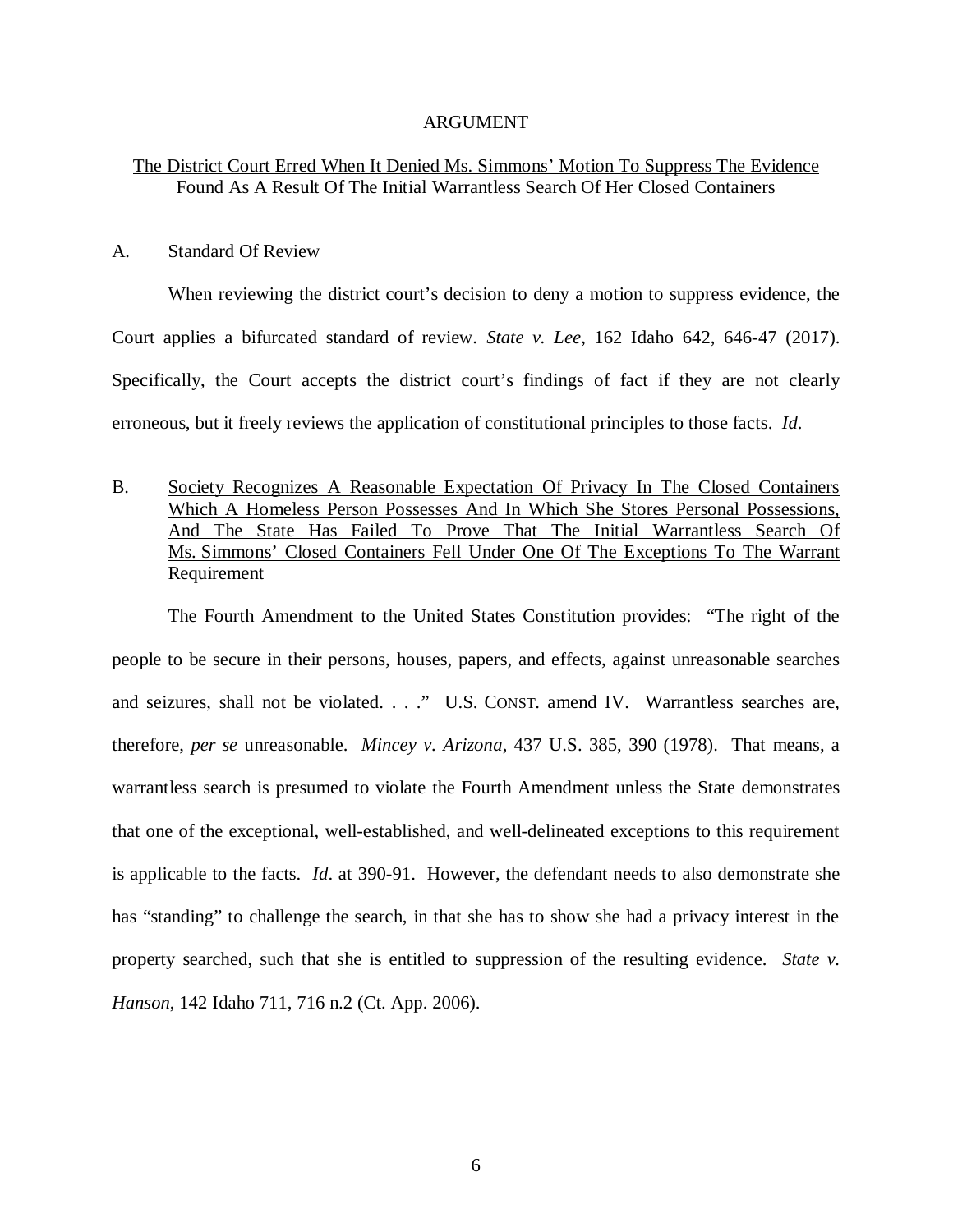#### 1. The Fourth Amendment's protections apply to the closed containers in this case

"The United States Supreme Court has recognized that containers and other items which serve as a repository for one's personal belongings are entitled to as much protection under the Fourth Amendment as one's home." *State v. Dreier*, 139 Idaho 246, 251 (Ct. App. 2003) (citing *United States v. Chadwick*, 433 U.S. 1, 11 (1977), *abrogated on other grounds by* California v. Acevedo, 500 U.S. 5[6](#page-11-0)5 (1991)).<sup>6</sup> There is no distinction between "worthy" and "unworthy" containers – the Fourth Amendment applies to them all. *United States v. Ross*, 456 U.S. 798, 822 (1982) ("a traveler who carries a toothbrush and a few articles of clothing in a paper bag or knotted scarf [may] claim an equal right to conceal his possession from official inspection as the sophisticated executive with the locked attaché case."). Thus, the closed containers in this case were protected by the Fourth Amendment.

The fact that the containers were, themselves, in the open does not divest them of those protections: "what [a defendant] seeks to preserve as private, even in an area accessible to the public, may be constitutionally protected." *Katz v. United States*, 389 U.S. 347, 351-52 (1967); *compare State v. Youngblood*, 117 Idaho 160, 165 (1990) (explaining there was no viable motion to suppress that counsel could have filed because "*the bag's contents* were in plain view and the bag had been left by Youngblood on the parking lot pavement *with the top open*.") (emphasis added). That is because a search of such a container is, ultimately, a violation of the person's privacy interest in that particular effect of hers. *See United States v. Jones*, 565 U.S. 400, 411 (2012) (finding a violation of the Fourth Amendment when officers warrantlessly attached a

<span id="page-11-0"></span><sup>6</sup> *Acevedo* held that *Chadwick*'s rule regarding the need for a warrant to search closed containers did not apply when the warrantless search of those containers was independently justified under the separate automobile exception to the warrant requirement. *Acevedo*, 500 U.S. at 580; *accord Dreier*, 139 Idaho at 251 (in citing *Chadwick* for the closed container rule, noting it has been "*overruled on other grounds by California v. Acevedo* . . .") (italics from original).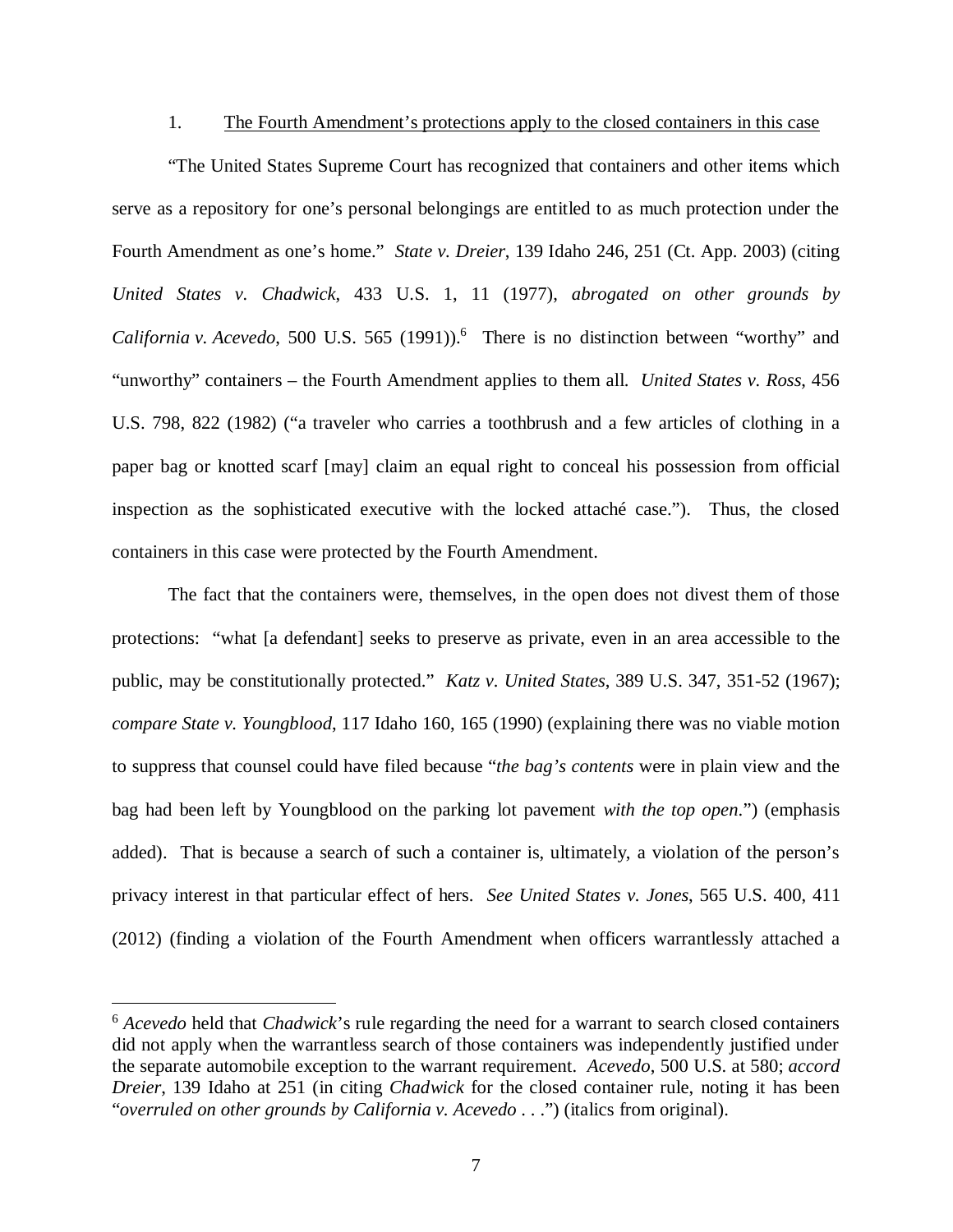tracking device to a car while it was temporarily left behind in a public parking lot because of the government's trespass, "its intrusion on the 'effect' at issue").

The *Chadwick* rule is particularly applicable when the case involves the property of homeless persons, who, more or less by definition, have to keep their property in areas open to the public, especially those who do not have a tent or other shelter in which to store their property. Idaho's appellate courts have not addressed this specific question. *Cf. State v. Pruss*, 145 Idaho 623 (2008) (finding a reasonable expectation of privacy in a tent within a wood frame erected on public land). Other courts, however, have directly addressed this question and found the Fourth Amendment protects such property from warrantless searches. *E.g., Lavan v. City of Los Angeles* (*Lavan I*), 797 F.Supp.2d 1005, 1013 (C.D. Cal. 2011), *aff'd by Lavan v. City of Los Angeles* (*Lavan II*), 693 F.3d 1022 (9th Cir. 2012); *State v. Mooney*, 588 A.2d 145, 161 (Conn. 1991).

The United States Constitution, as the Washington Court of Appeals aptly noted, "is meant to apply to the real world, and the realities of homelessness dictate that dwelling places are often transient and precarious," but that does not mean the Fourth Amendment does not extend to property kept there. *State v. Pippin*, 403 P.3d 907, 915 (Wash. Ct. App. 2017) (like *Pruss*, finding a reasonable expectation of privacy in a tent erected on public property). Even the United States Supreme Court has suggested as much, as it eloquently observed:

A sane, decent, civilized society must provide some oasis, some shelter from public scrutiny, some insulated enclosure, some enclave, some inviolate place which is a man's castle.

*Silverman v. United States*, 365 U.S. 505, 512 n.4 (1961).

For persons like Ms. Simmons who do not have a tent or shelter, but who only have containers in which to store their possessions, those containers provide the insulated enclosure

8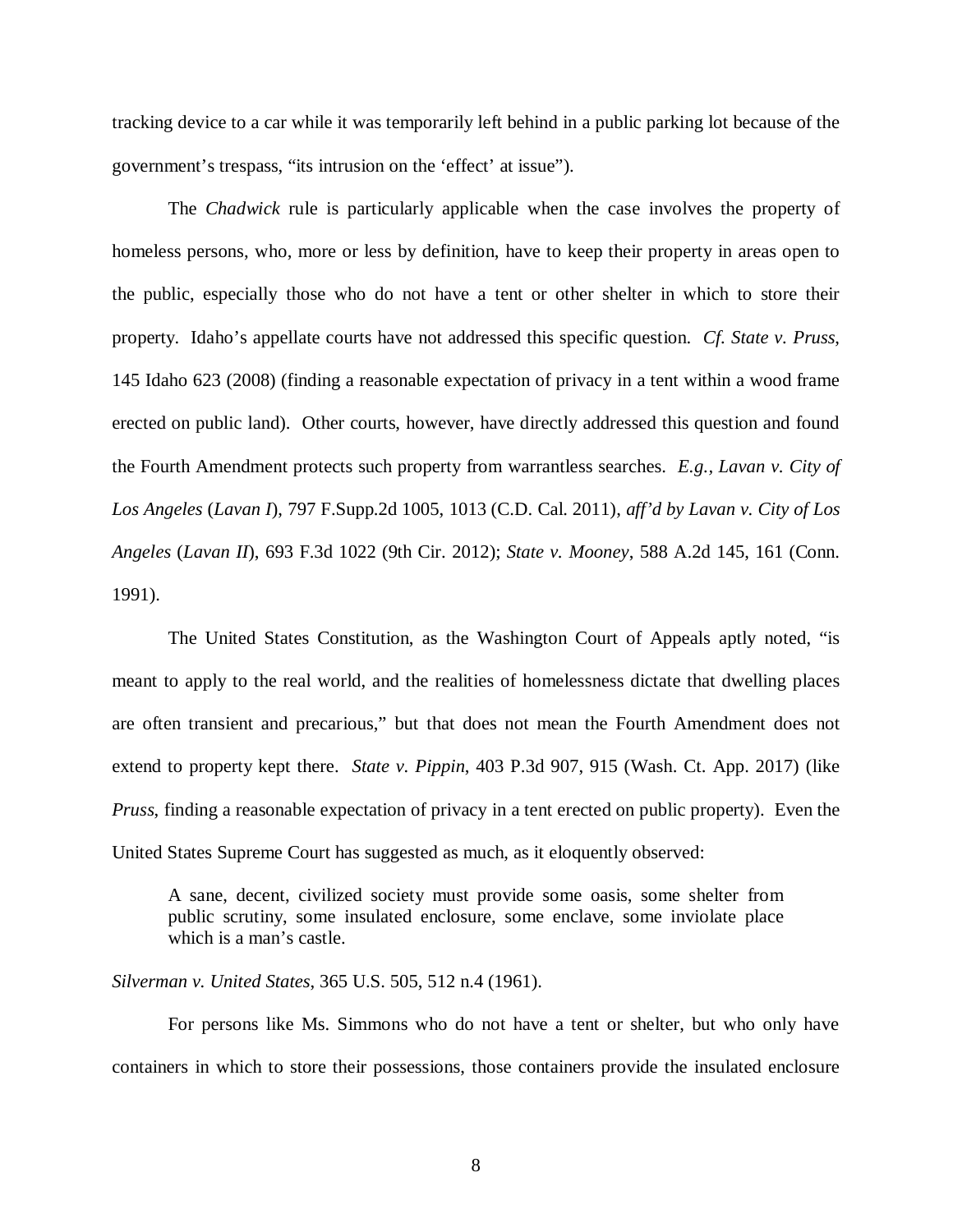called for in *Silverman*: "The interior of those [containers] represented, in effect, the defendant's last shred of privacy from the prying eyes of outsiders, including the police." *Mooney*, 588 A.2d at 161. Ms. Simmons, for example, kept the pictures of her grandchildren safely stored in one of the closed containers the officer searched without a warrant. (*See* Prelim. Tr., p.10, Ls.10-11.) For her, then, as for other people in similar situations, the warrantless search of such containers is no less invasive than an officer warrantlessly going through the pictures and other personal documents stored on a cell phone. *See Riley v. California*, \_\_\_ U.S. \_\_\_, 134 S. Ct. 2473, 2489 (2014) (explaining that a warrant was required to search a cell phone because, prior to the advent of cell phones, to carry around the same sort of information, a person would have had to (as Ms. Simmons essentially did) carry a truck with them, and police would have needed a warrant to search that trunk under *Chadwick*). As a result, the *Mooney* Court found the warrantless search of a box and a bag sitting in the open next to the defendant's bedroll where he lived under an overpass was unlawful: "Our notions of custom and civility, and our code of values, would include some measure of respect for that shred of privacy and would recognize its assertion as reasonable." *Mooney*, 588 A.2d at 161.

As such, the district court's conclusion – that Ms. Simmons did not have a reasonable expectation of privacy in the closed containers because the containers themselves were in the open (R., p.125) – is erroneous. Rather, society is willing to recognize as reasonable a homeless person's expectation of privacy in their closed containers even if the container might be in the open itself. Therefore, the Fourth Amendment applied to Ms. Simmons' closed containers. Holding otherwise would regulate the poorest members of society to second-class citizens under the Fourth Amendment simply based on the fact that they cannot erect a structure in which to store their property. That, of course, is wholly improper. *Cf. Martin v. City of Boise*, 902 F.3d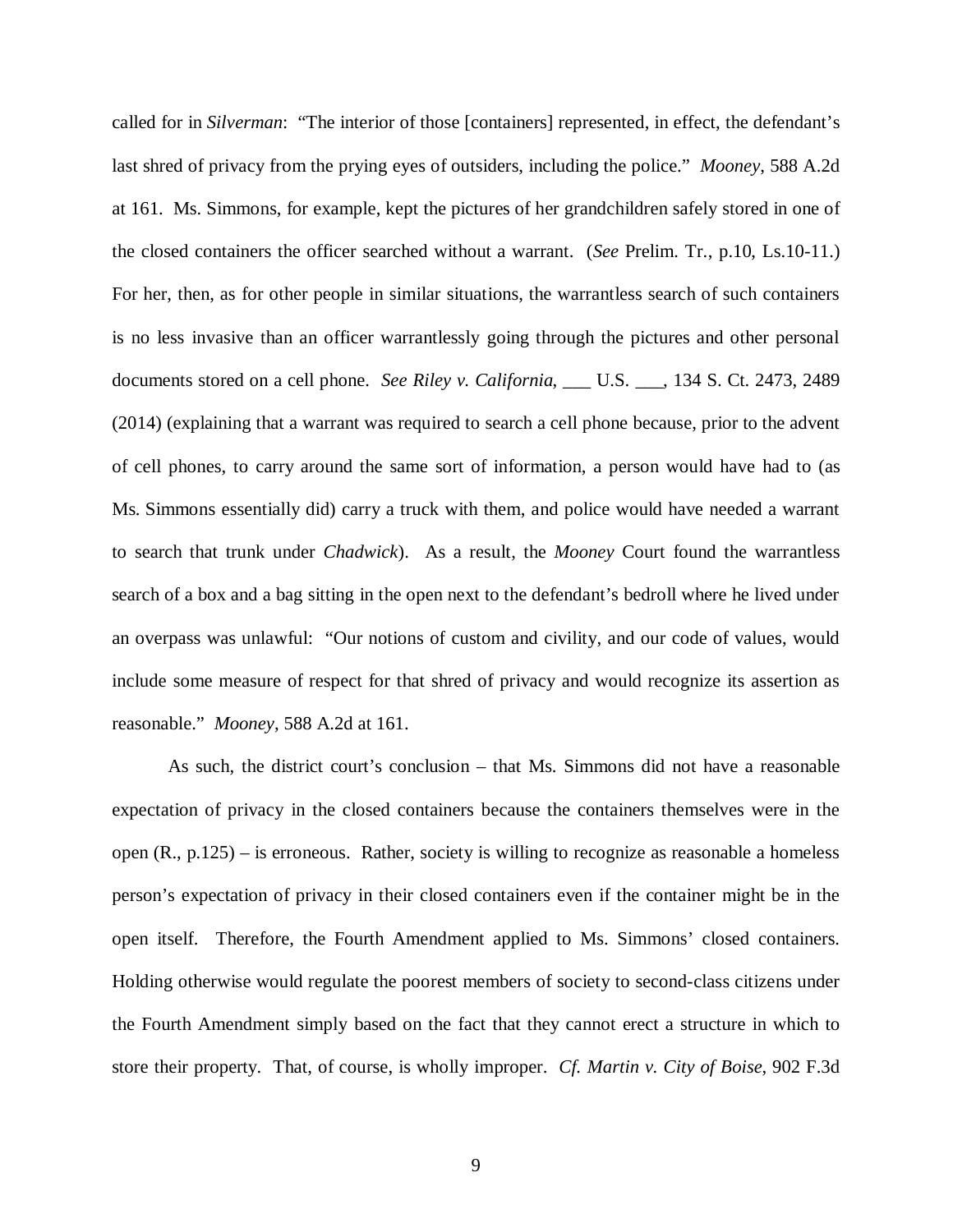1031, 1048 (9th Cir. 2018) (holding that criminalizing conduct that is an unavoidable consequence of being homeless  $-$  sitting, lying, or sleeping in public areas  $-$  is impermissible under the Eighth Amendment when there is no viable alternative available).

### 2. Ms. Simmons had standing to challenge the initial warrantless search of the closed containers

The Court of Appeals recently explained that abandonment of property which is precipitated by unlawful police conduct does not divest the defendant of standing to challenge the search of that property. *State v. Ross*, 160 Idaho 757, 759-60 (Ct. App. 2016). That means, if the initial warrantless search of the closed containers was unlawful, then Ms. Simmons' subsequent denial of ownership did not divest her of standing to challenge the initial warrantless search and seek suppression of all the evidence obtained as a result of that unlawful search. *Id*. As such, the district court's conclusion – that Ms. Simmons did not have standing to challenge the search of the closed containers because, after the officer had searched those containers, Ms. Simmons denied ownership of them (R., p.126) – is directly contrary to the applicable precedent.

The reason this is the rule is that the warrantless search must be objectively reasonable based on the facts *known to the officer at the time of the search*. *Maryland v. Macon*, 472 U.S. 463, 470-71 (1985); *State v. Newman*, 149 Idaho 596, 599 n.1 (Ct. App. 2010). Thus, "one who voluntarily abandons property *prior to the search*, cannot be said to possess the requisite privacy interest" in the property at the time of the search because, in such cases, the officer knows the property has been abandoned. *Ross*, 160 Idaho at 759 (emphasis added). It is the fact that the officer knows the property was abandoned when he searched it that reveals the lack of an expectation of privacy in the property. *See, e.g.*, *State v. Zaitseva*, 135 Idaho 11 (2000) (holding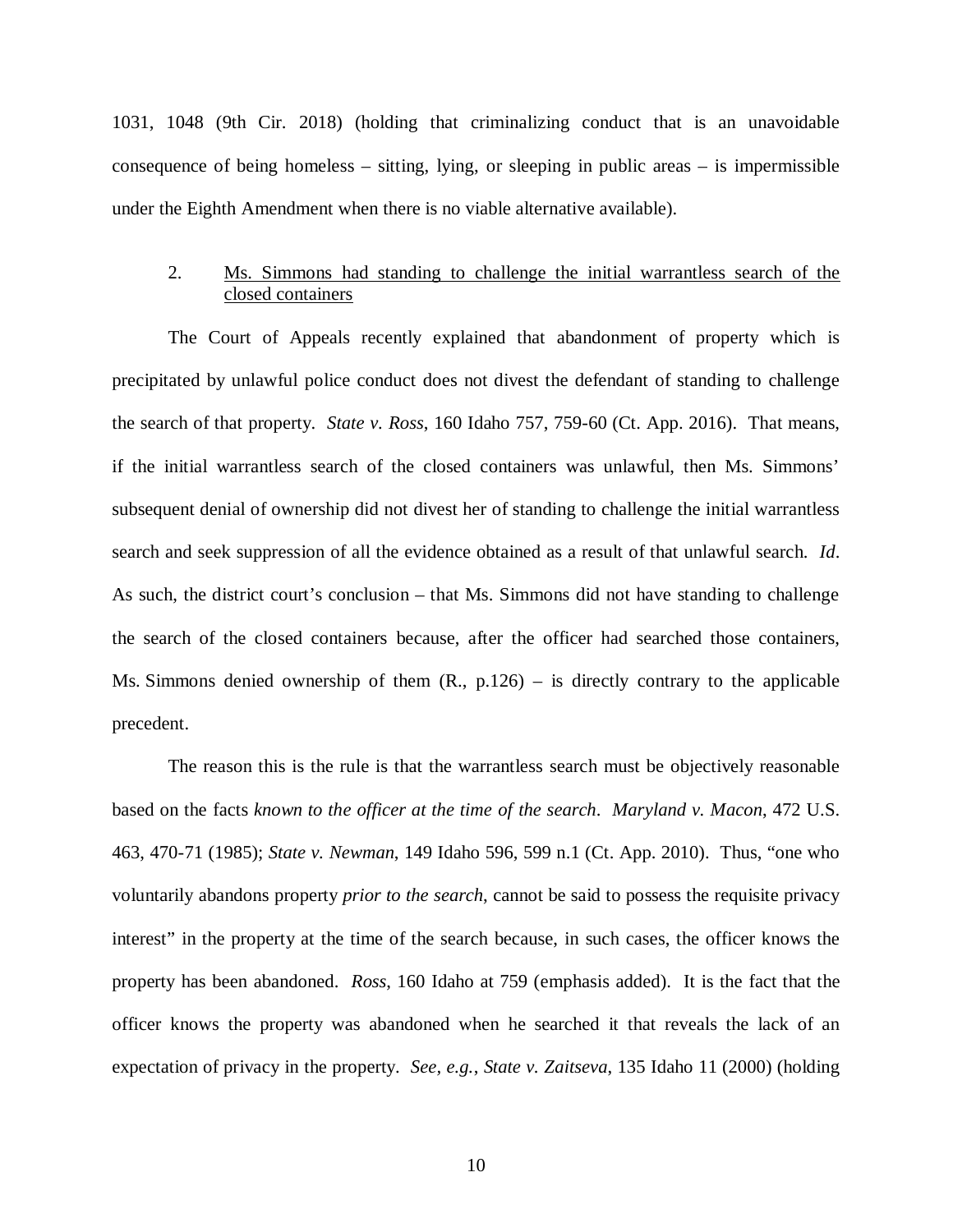there was no standing to challenge the search when, after the officer told the driver to leave a bag in the car, both the driver and the defendant-passenger denied ownership of the bag prior to the officer searching the car and bag)<sup>[7](#page-15-0)</sup>; *State v. Rawlings*, 121 Idaho 930 (1992) (same when officer said he wanted to conduct a pat-down search of the defendant, but had not actually started that search at the point the defendant discarded certain items in his possession); *State v. Snapp*, 163 Idaho 460 (Ct. App. 2018) (same when, while being properly signaled to stop for a traffic violation, the defendant threw an item out of his car); *State v. Melling*, 160 Idaho 209 (Ct. App. 2016) (same when defendant spontaneously disclaimed ownership of a safe prior to the officers searching the safe); *State v. Harwood*, 133 Idaho 50 (Ct. App. 1999) (same for a defendant who denied ownership when officer asked about a fanny pack under the bed prior to searching it).

Unlike in those cases, the officer here *did not* know that Ms. Simmons had denied ownership when he began to search the closed containers because, at that point, she actually had done no such thing. As such, her subsequent denial of ownership can have no relevance to the question of whether she maintained a privacy interest in the closed containers at the time the officer began the initial warrantless search of those containers. (*See* Tr., p.28, L.18 - p.29, L.23.) Moreover, since (as discussed in Section B(3), *supra*) the initial warrantless search was not objectively reasonable, and so, was unlawful, Ms. Simmons' subsequent denial of ownership – precipitated by the officer confronting her with the fruits of his unlawful search – did not divest

<span id="page-15-0"></span><sup>&</sup>lt;sup>7</sup> It does not appear that the lawfulness of the officer's order to leave the car in the bag was at issue in *Zaitseva*. *See generally Zaitseva*, 135 Idaho 11. However, the Court of Appeals has recently confronted that question and held that such an order was unlawful because the officer was refusing to honor the defendant's attempt to exercise his Fourth Amendment right to limit the scope of consent to search the car. *State v. Greub*, 162 Idaho 581, 587 (Ct. App. 2017). If, indeed, the officer's order to leave the bag were unlawful, the subsequent denial would not divest the defendant of standing to challenge it, even in the situation presented in *Zaitseva*. *See Ross*, 160 Idaho at 759-60.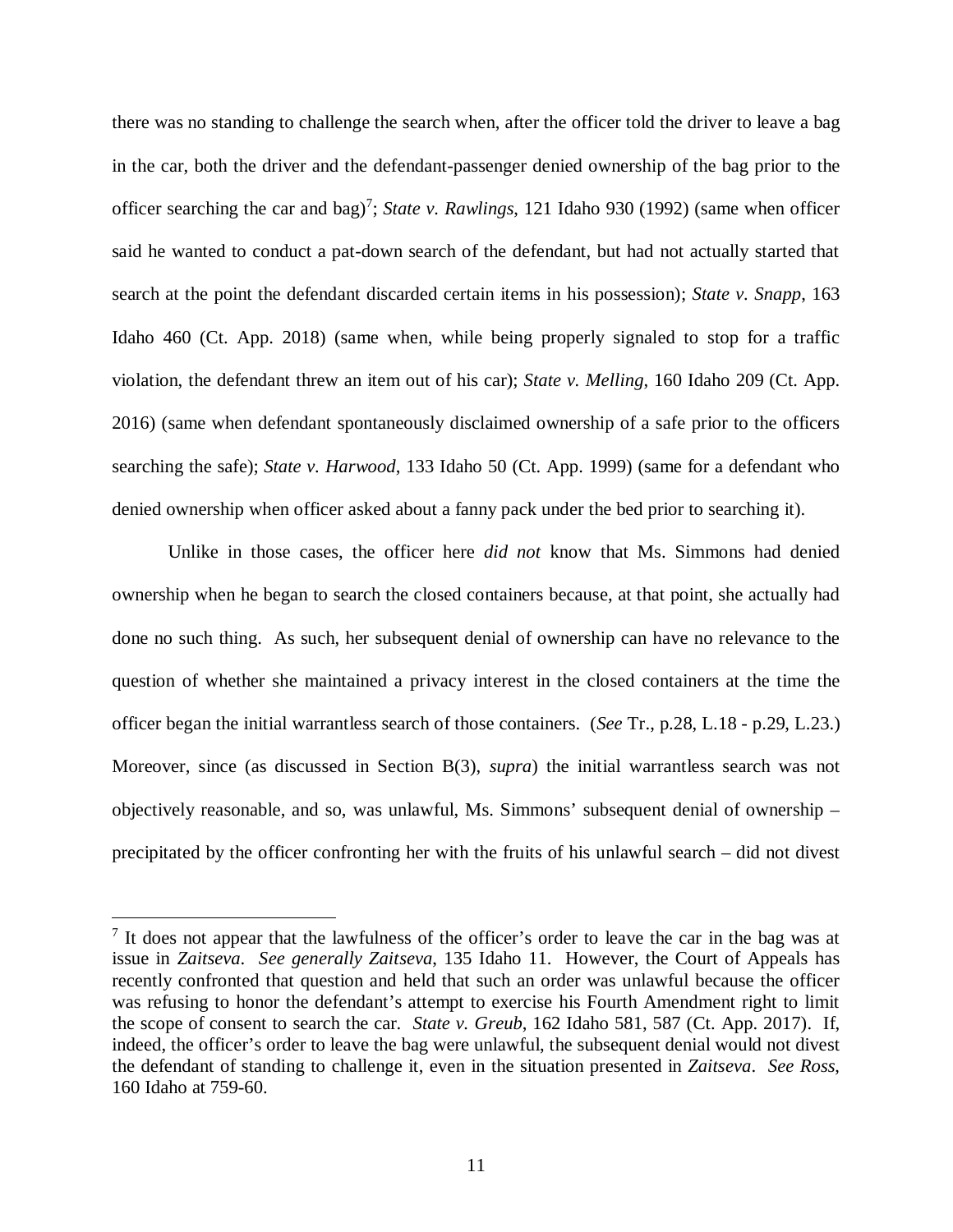her of standing to challenge that search. *Ross*, 160 Idaho at 759-60. Therefore, the district court's erroneous ruling that Ms. Simmons had no standing on that basis should be reversed.

### 3. The State failed to prove the initial warrantless search of the closed containers fell within the "abandoned property" exception to the warrant requirement

The only exception the State invoked to meet its burden in this case was the "abandoned property" exception. (R., p.86.) Certainly, when a container is left in a manner which reveals the intent to relinquish all control over the container or the property therein, officers may search such an abandoned container without a warrant. *California v. Greenwood*, 486 U.S. 35, 40 (1988) (holding that, by putting a trash bag on the curb with the expectation that a third party would take it and dispose of it, there was no longer a reasonable expectation of privacy in the bag or its contents). However, as *Greenwood* itself indicates, the question of abandonment is dependent on the intent of the owner and has always been assessed by looking at whether, "through words, acts or other objective indications, a person has relinquished a reasonable expectation of privacy in the property at the time of the search or seizure." *United States v. Lopez-Cruz*, 730 F.3d 803, 808 (9th Cir. 2013); *accord United States v. Repentigny*, 72 U.S. 211, 243 (1866) ("Authorities show that the 'abandonment' must be on the part of the owner a complete renunciation and giving up of the thing, with intent not henceforth to reassert any dominion over it.").

If, for example, the trash bag discussed in *Greenwood* had not yet been placed on the curb for pickup, but instead, remained in the curtilage of the home, a reasonable expectation of privacy may still have existed in the bag. *See State v. Donato*, 135 Idaho 469, 472 (2001) (explaining there is no reasonable expectation of privacy in "garbage left at the curb for collection, *outside the curtilage of a home*"). That conclusion is also demonstrated by the fact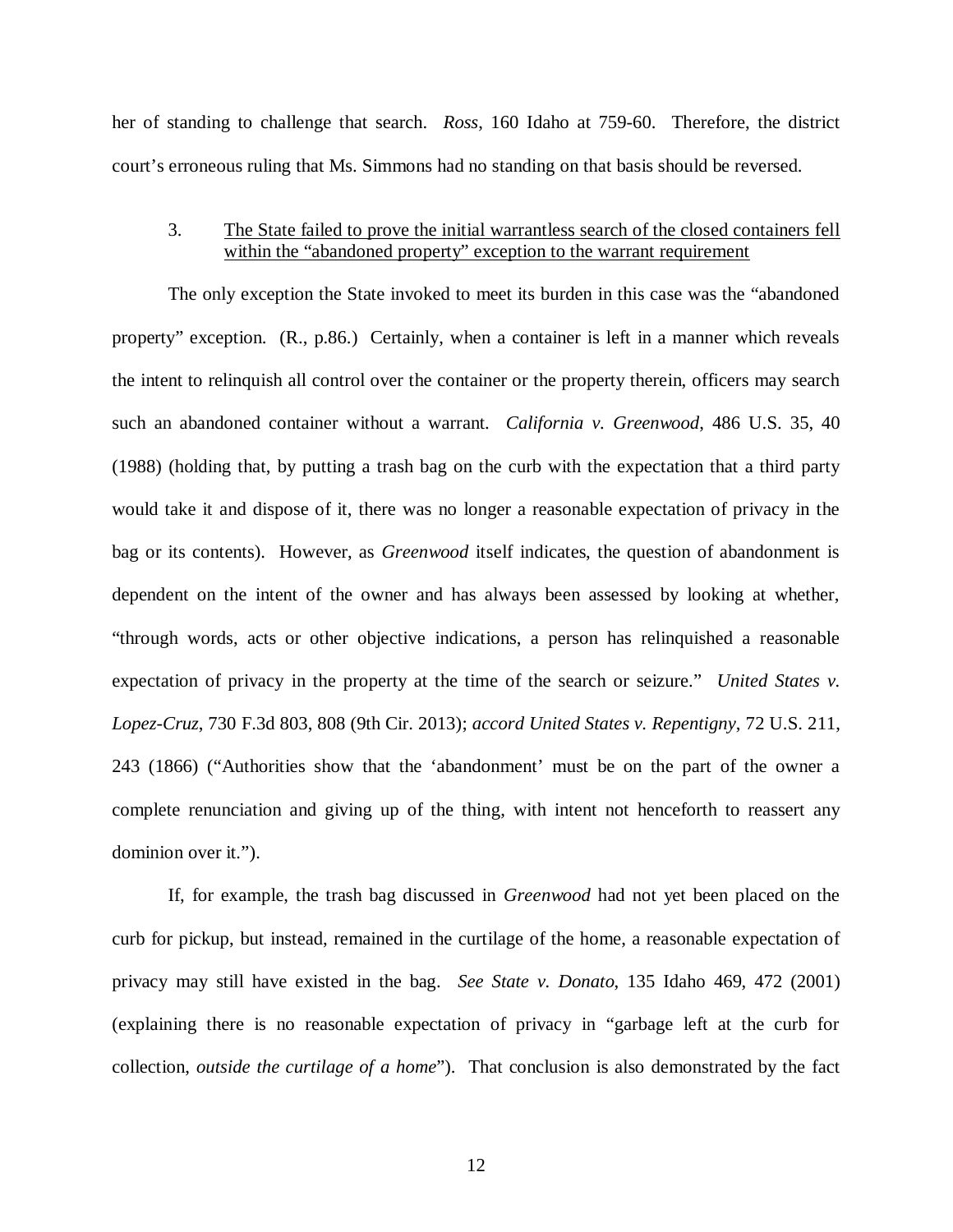that the "reasonable expectation" analysis only added to, not replaced, the traditional trespass analysis that exists under the Fourth Amendment. *Jones*, 565 U.S. at 411. Certainly, the car at issue in *Jones* had not been abandoned just because it had been left in a public parking lot. (*See* Tr., p.40, Ls.10-19 (defense counsel explaining this point with the hypothetical of leaving a bicycle propped next to the dumpster).)

Therefore, the question for the Court in this case is whether the State proved that a reasonable person would have concluded the closed containers had been left with an intent to dispose of them, as opposed to left with an intent to return and collect them. *See, e.g., Lavan I*, 797 F.Supp.2d at 1013. The *Lavan* case directly addressed this aspect of the Fourth Amendment question which, as noted *infra*, Idaho has yet to consider. In *Lavan*, a group of homeless persons sued the City over its decision to seize and destroy property which they had temporarily left on public sidewalks, claiming that decision violated, *inter alia*, their rights under the Fourth and Fourteenth Amendments. *Lavan I*, 797 F.Supp.2d at 1009. The City, like the State here, argued that, by leaving the property unattended in a public space, the homeless persons had abandoned it, and so, the Fourth Amendment did not apply. *Id*.

Both the district and appellate courts soundly rejected the City's argument. As the Ninth Circuit succinctly put it: "the City demonstrates that it completely misunderstands the role of due process by its contrary suggestion that homeless persons instantly and permanently lose any protected interest in their possessions by leaving them momentarily unattended." *Lavan II*, 693 F.3d at 1032. Rather, as the federal district court explained: "'[T]he homeless often arrange their belongings in such a manner as to suggest ownership  $-$  e.g., they may lean it against a tree or other object or cover it with a pillow or blanket; []by its appearance, the property belonging to homeless persons is reasonably distinguishable from truly abandoned property.'" *Lavan I*, 797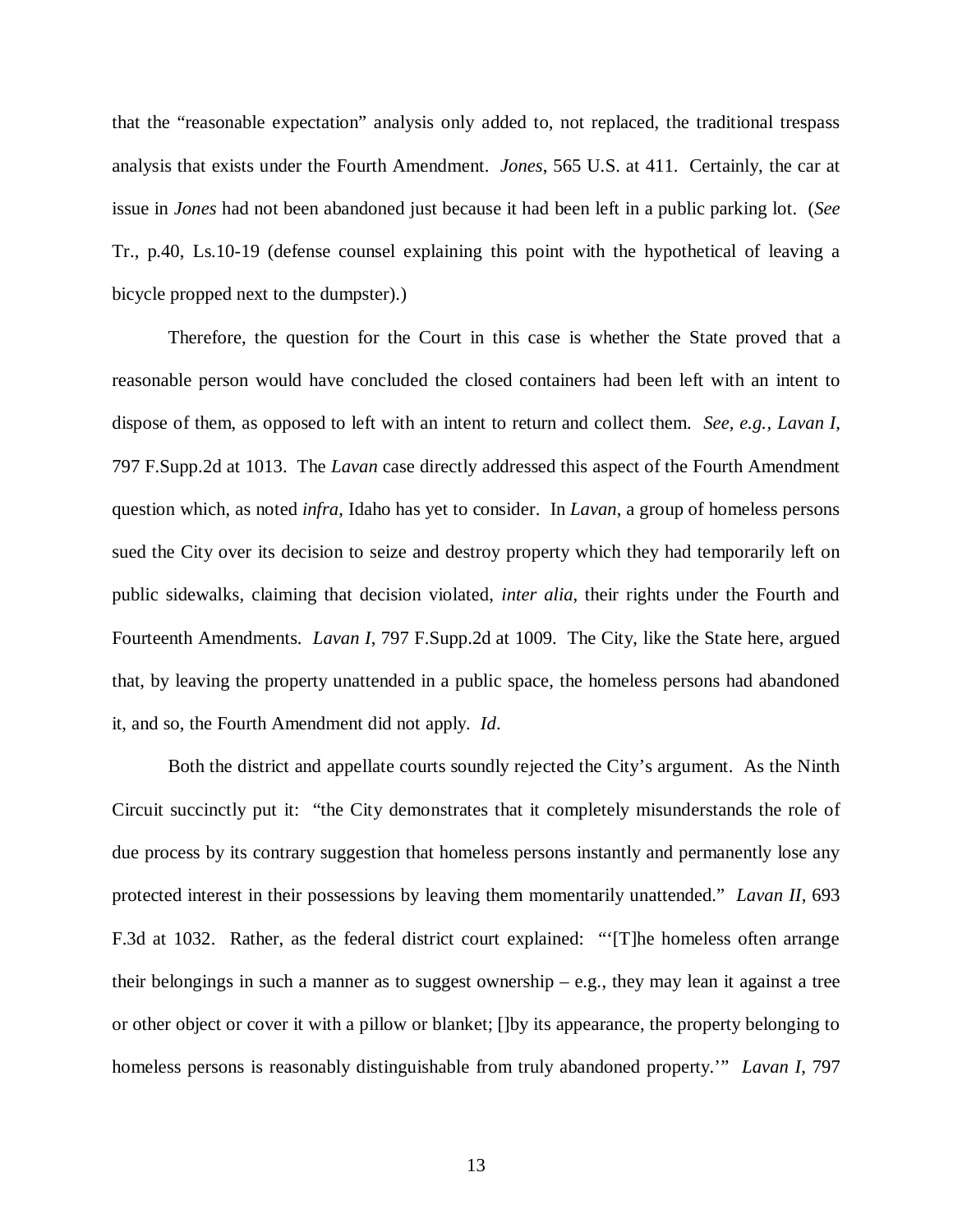F.Supp.2d at 1013 (quoting *Pottinger v. City of Miami*, 810 F.Supp. 1551, 1559 (S.D. Fla. 1992) (alterations from *Lavan I*). In other words, those items, despite being left in public, were still the effects of the homeless persons, and as such, were still entitled to protection under the Fourth Amendment against government trespass, just like the car parked in a public parking lot in *Jones* was. *See Jones*, 565 U.S. at 411.

Both *Lavan I* and *Pottinger* acknowledged that the City had a legitimate interest in keeping public areas clear of unsightly or unsafe items, but both also held that interest did not override the Constitution's requirement that the government's agent get a warrant or otherwise comply with due process before seizing such items. *Lavan I*, 797 F.Supp.2d at 1015; *Pottinger*, 810 F.Supp. at 1573. Here, too, there certainly was a legitimate interest in ensuring a BB gun was not left in a place where children at the nearby school might access it. (*See* R., p.126.) However, that fact does not, as the district court believed, mean Ms. Simmons did not have a reasonable expectation of privacy in the closed container. Rather, it spoke to the possibility that there were exigent circumstances which would independently justify the warrantless search of the closed container.

And yet, the district court's factual finding – that school was not in session on that day (R., p.126) – actually reveals that, as in *Lavan* and *Pottinger*, the interest in removing unsafe items did not create an exigency that would justify a decision to ignore the requirement to get a warrant before actually searching the closed container in question. *Cf. Missouri v. McNeely*, 569 U.S. 141, 154-55 (2013) (noting the technological advances which have drastically reduced the time it takes an officer, even out of normal business hours, to seek and receive a search warrant, and citing, *inter alia*, I.C. §§ 19-4404, -4406 as examples of statutes streamlining the warrantapplication process). Rather, as *Chadwick* pointed out, such a fact might justify warrantlessly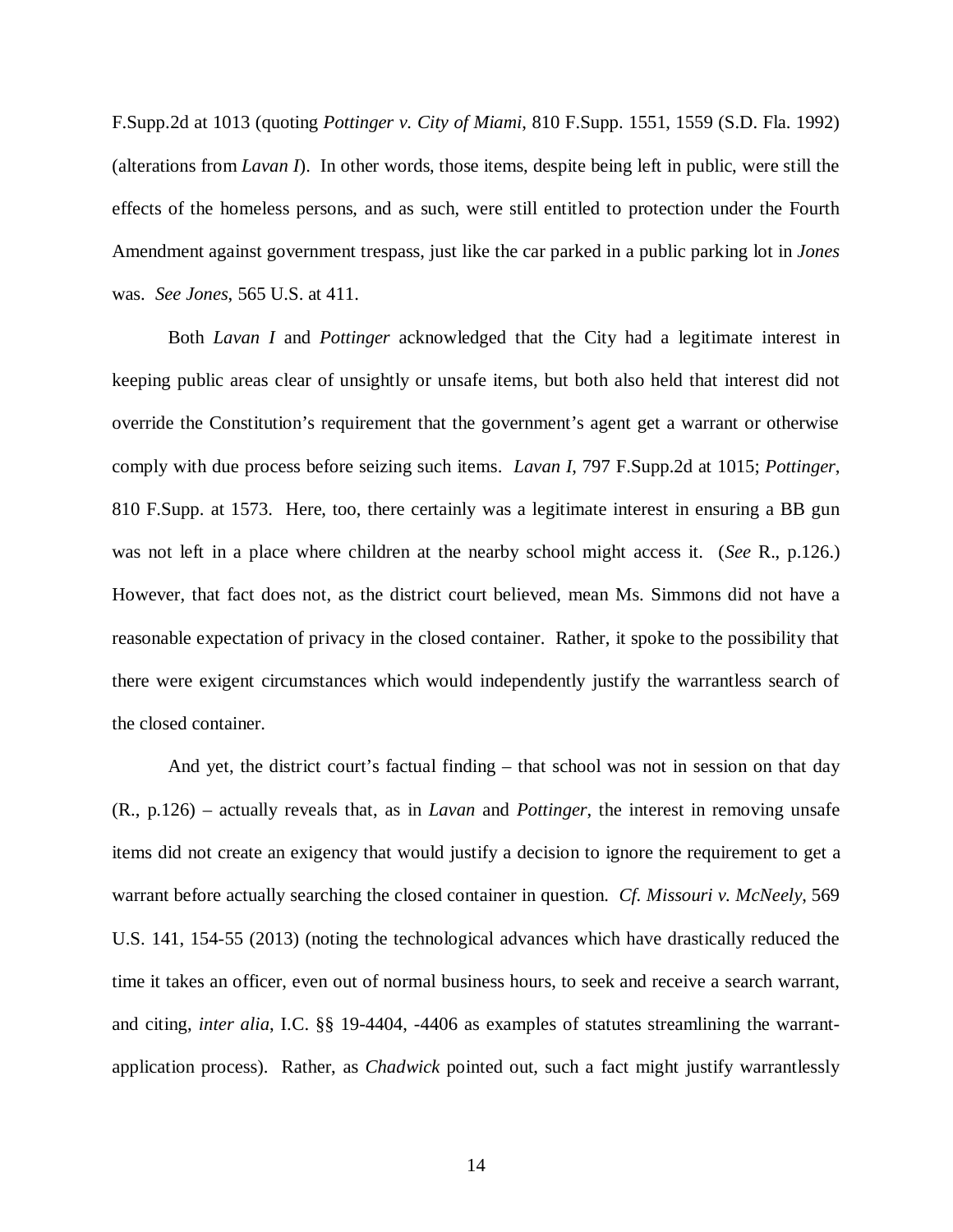*seizing* the closed container to ensure it remained secure, but it does not justify warrantlessly *searching* it because, at that point it is under police control, the risk was neutralized, and so, there was no exigency to justify the warrantless *search*. *Chadwick*, 433 U.S. at 7; *compare Illinois v. McArthur*, 531 U.S. 326, 331-32 (2001) (approving of a situation where one officer prevented the occupant from entering his trailer, in which they had probable cause to believe the owner had hidden marijuana, while a second went to seek a warrant to actually search the trailer, because the officers made "reasonable efforts to reconcile their law enforcement needs with the demands of personal privacy").

In this case, considering a totality of the circumstances known to the officer at the time he began the initial warrantless search, a reasonable person would conclude that the closed containers were left in such a manner as to suggest ownership by a homeless person who was intending to return for it.<sup>[8](#page-19-0)</sup> The officer testified that he had been told a person had been using that place in the alley next to the dumpster as a temporary place to stay.<sup>[9](#page-19-1)</sup> (*See* Prelim. Tr., p.4, Ls.10-15, p.9, Ls.2-6.) The closed containers were neatly stacked on the ground next to the dumpster, not wantonly scattered about as if discarded. (Prelim. Tr., p.14, Ls.3-4.) Most telling, though, is the fact that the neat stack of containers was left next to the cat in its carrier. (Prelim. Tr., p.5, Ls.1-3.) A reasonable person looking at that the way in which all the property was left would

<span id="page-19-0"></span><sup>8</sup> The prosecutor actually did not present any evidence to this point. (*See generally* R., Tr.) He only proffered the video which starts after the officer had opened all the containers. (*See* State's Exhibit 1,  $\sim 0.01$ .) The only evidence speaking to what the officer knew at the time of the initial warrantless search was his testimony at the preliminary hearing, the transcript of which had been proffered by the defense. (Tr., p.8, Ls.2-4, p.9, Ls.3-5.) As such, the record shows that the State actually made no effort to meet its burden in this regard at all.

<span id="page-19-1"></span><sup>&</sup>lt;sup>9</sup> It is not clear from the officer's testimony at the preliminary hearing whether he was aware that Ms. Simmons had permission to be staying behind the car wash. (*See* Prelim. Tr., p.9, Ls.2-6 (testifying only that he had been told the situation was "strained").) If he did, in fact, know she had permission to be there, that further reveals that a reasonable person would believe that Ms. Simmons intended to return to that place, such that her property was not truly abandoned.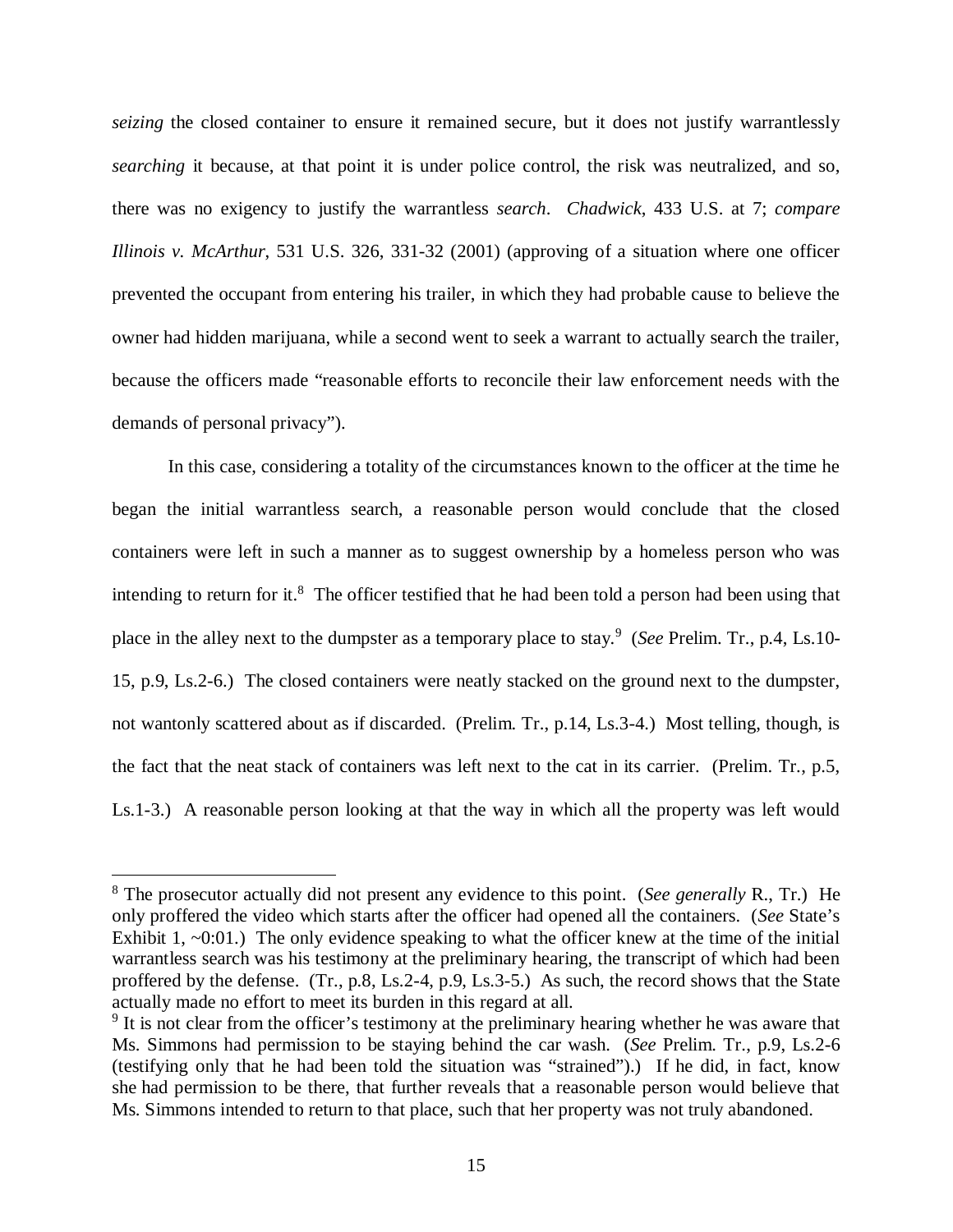conclude that the homeless person making efforts to keep the cat they cared for in its own carrier was intending to return for the cat and the property she had left with the cat. Therefore, a reasonable person would have concluded the closed containers in this case, like the property in *Lavan*, *Mooney*, and *Jones*, were left in a manner indicating continuing ownership; that there was no intent to truly abandon them.

As a result, the State failed to carry its burden to prove the warrantless search in this case was justified by the abandonment exception, and the district court's decision on that basis should be reversed. All the fruits of the officer's initial unlawful search of those closed containers should have been suppressed.

#### **CONCLUSION**

Ms. Simmons respectfully requests this Court reverse the order denying her motion to suppress and remand it for further proceedings, if any are necessary.

DATED this 12<sup>th</sup> day of October, 2018.

/s/ Brian R. Dickson BRIAN R. DICKSON Deputy State Appellate Public Defender